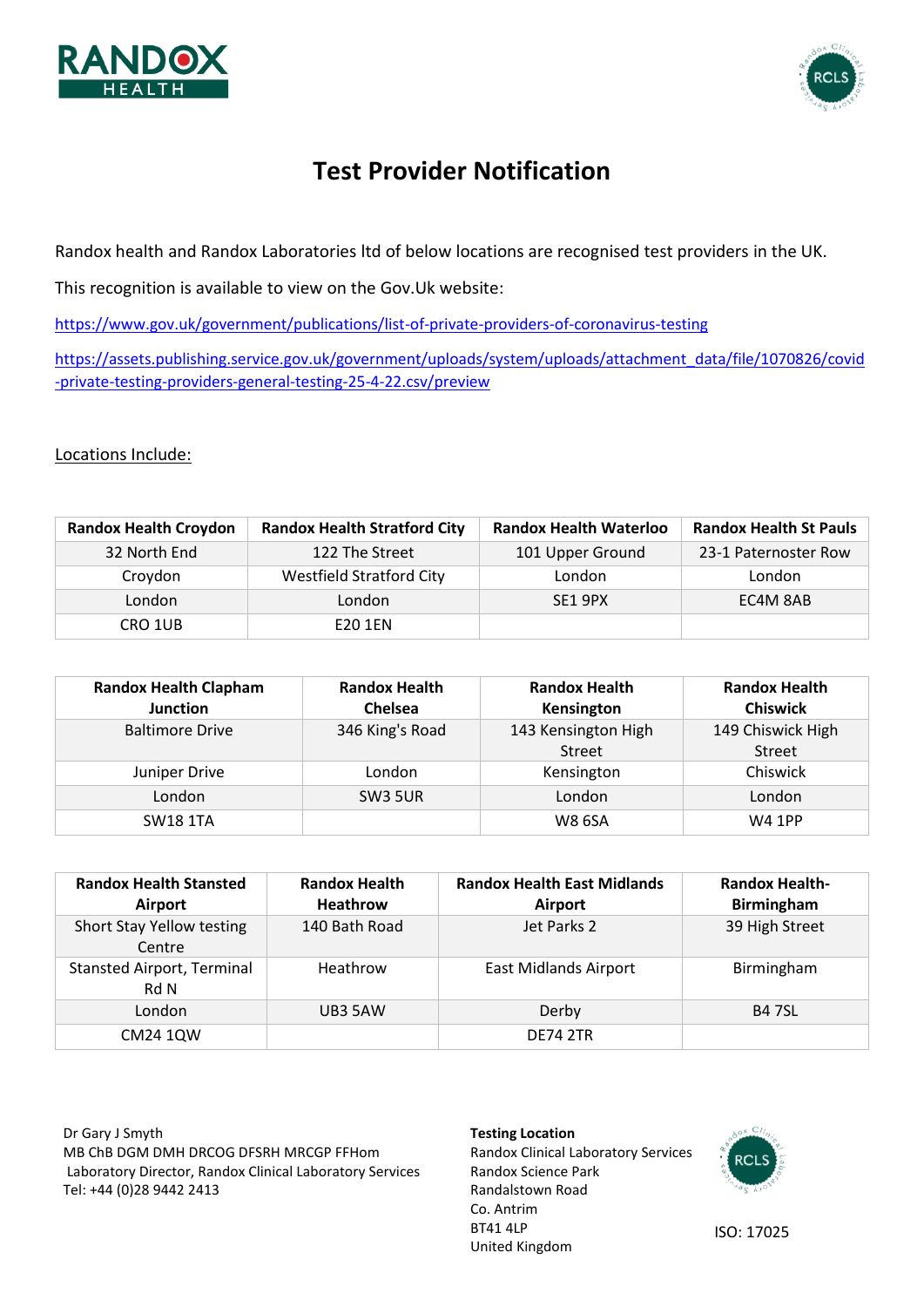



## Locations Include:

| <b>Randox Health-Doncaster</b><br>Airport | <b>Randox Health</b><br><b>Manchester Airport</b> | <b>Randox Health - Manchester</b><br><b>Trafford</b> | <b>Randox Health-</b><br><b>Liverpool One</b> |
|-------------------------------------------|---------------------------------------------------|------------------------------------------------------|-----------------------------------------------|
| Doncaster Short Stay Car-<br>Park         | <b>Terminal 2 Arrivals</b>                        | The Trafford Centre                                  | Chavasse Park                                 |
| Doncaster                                 | Manchester Airport                                | 121 Peel Avenue / Unit U31                           | Liverpool ONE                                 |
| <b>DN9 3QZ</b>                            | Manchester                                        | <b>Trafford Park, Stretford</b>                      | Liverpool                                     |
|                                           | <b>M90 5RH</b>                                    | M178AA                                               | <b>L18LW</b>                                  |

| <b>Randox Health -</b><br>Liverpool | <b>Randox Health</b><br>Edinburgh | <b>Randox Health Edinburgh</b><br>Airport | <b>Randox Health</b><br>Glasgow |
|-------------------------------------|-----------------------------------|-------------------------------------------|---------------------------------|
| 25 Tithebarn Street                 | 10 Frederick Street               | <b>Terminal Building</b>                  | 150 Howard Street               |
| <b>Exchange Station</b>             | Edinburgh                         | Edinburgh Airport                         | Glasgow                         |
| Liverpool                           | EH <sub>22</sub> HB               | <b>ED12 9DN</b>                           | G1 4FT                          |
| <b>L2 2QP</b>                       |                                   |                                           |                                 |

| <b>Randox Laboratories</b> | <b>Randox Laboratories</b> | <b>Randox Laboratories</b> |
|----------------------------|----------------------------|----------------------------|
| Warrington Warehouse       | Randox Science Park        | Unit 1a                    |
| Unit 2 Bishops Court       | 30 Randalstown Road        | Humphreys Road             |
| Warrington                 | Co. Antrim                 | Woodside Industrial Estate |
| <b>WA2 8QY</b>             | <b>BT41 4LF</b>            | Dunstable, LU5 4TP         |

| <b>Randox Health -</b><br>Holywood | <b>Randox Travel Centre - City</b><br>Airport | <b>Randox Travel Centre -</b><br><b>International Airport</b> | <b>Randox Health-</b><br>Crumlin |
|------------------------------------|-----------------------------------------------|---------------------------------------------------------------|----------------------------------|
| 2 Redburn Square                   | <b>Belfast City Airport</b>                   | <b>Belfast International Airport</b>                          | 15 Mill Road                     |
| Holywood                           | <b>Belfast</b>                                | <b>Belfast</b>                                                | Crumlin                          |
| <b>Belfast</b>                     | <b>BT3 9JH</b>                                | <b>BT29 4AB</b>                                               | <b>BT29 4XL</b>                  |
| <b>BT18 9HZ</b>                    |                                               |                                                               |                                  |

| <b>Randox Health Fulham</b> |  |  |
|-----------------------------|--|--|
| 9-13 Fulham High Street     |  |  |
| London                      |  |  |
| SW6 3JH                     |  |  |

Dr Gary J Smyth MB ChB DGM DMH DRCOG DFSRH MRCGP FFHom Laboratory Director, Randox Clinical Laboratory Services Tel: +44 (0)28 9442 2413

#### **Testing Location**

Randox Clinical Laboratory Services Randox Science Park Randalstown Road Co. Antrim BT41 4LP United Kingdom



ISO: 17025